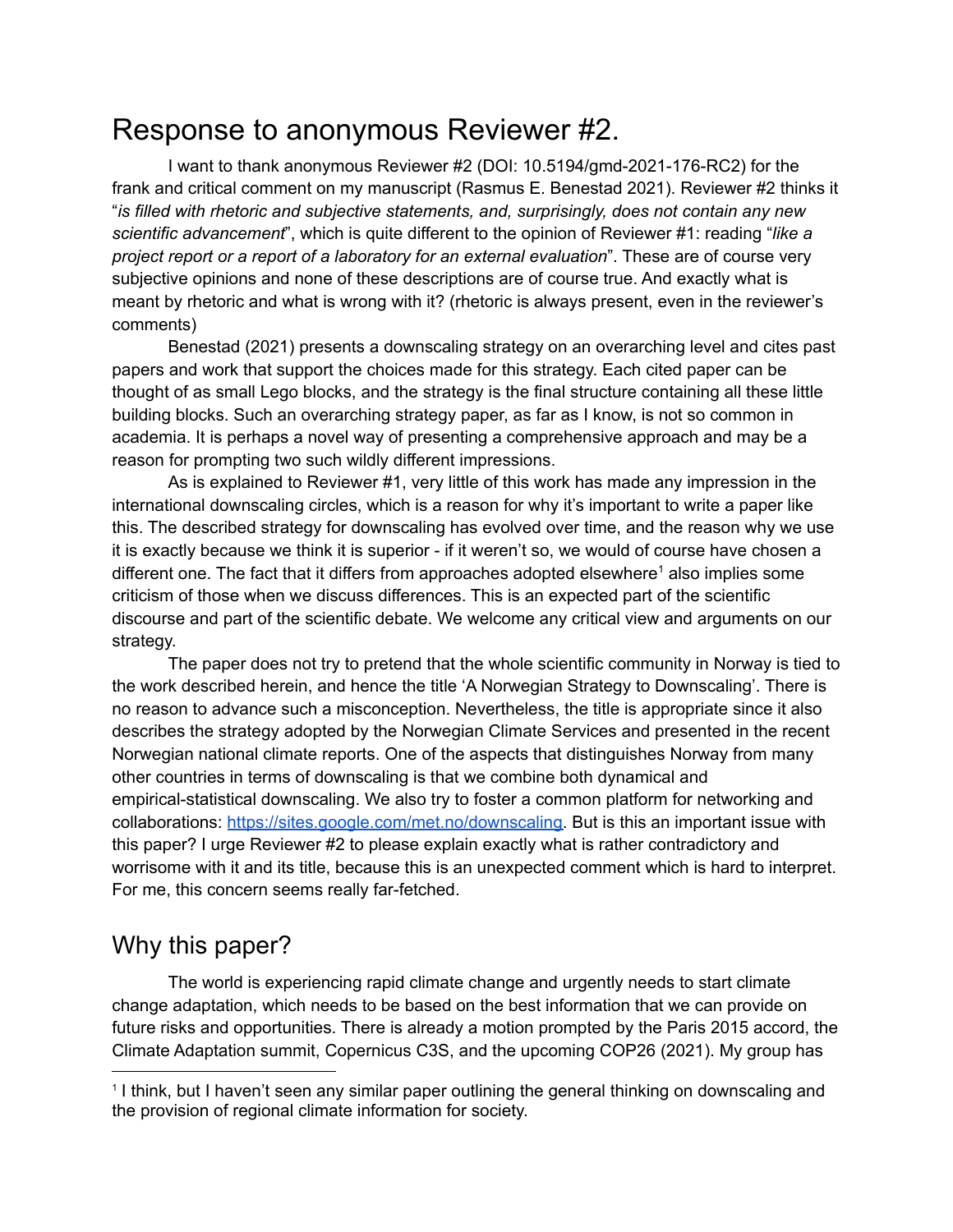long experience with climate analysis and downscaling, geared towards climate change adaptation, but my impression is that our progress has until now been ignored outside Norway, as explained to Reviewer #1. Hence, it's important to share our experience, and rather than getting trapped in a forest of details, it's better to take a bird's eye overview to convey the rationale behind the downscaling strategy. All the details are of course available from the cited papers (if some of them are not open-access, please let me know).

#### What is Mainstream?

Good question, and perhaps there could be a better term for it. In this context, it is the norm within the downscaling community, both for ESD and for RCMs - in addition to the attitudes and beliefs shared within e.g. WCRP, CORDEX and COST-Value. The chapter on regional climate modelling in the recent IPCC AR6 WG1 (2021) reflects some of them. It is true that many countries have their own regional climate simulations with spatial and temporal resolutions that far exceed those of CORDEX. Nevertheless, CORDEX also involves more than spatial and temporal resolutions. For instance, Benestad (2021) refers to protocols for evaluation of the methods. In the revised paper, a definition will be given for the term mainstream: "*The term 'mainstream' is used here when referring to the most common norms within the international circles of downscaling, such as the protocols adopted by CORDEX and COST-Value, however, this notion may not necessarily be acknowledged by everyone since there are many differences between individual research groups*".

### Common EOFs

Reviewer #2 makes a good point that others may use a different term than 'common EOFs', but doesn't suggest what these terms might be. Nevertheless, a read through the IPCC AR6 WG1 on regional climate modelling reveals that common EOFs, or the same concept under different names, are not present in the assessment of the science on regional climate. My own experience is that people often don't understand the concept, and I therefore challenge Reviewer #2 to find more than 63 papers on downscaling that are based on common EOFs otherwise the claim that "the reasoning behind l. 80 is flawed" is misleading. This particular remark is also a bit weird (and rhetorical), since sentence in question merely observes a fact: "*In spite of the success with utilising common EOFs, a Google scholar search on '"common EOFs" downscaling' only had 63 hits (of which about 40 referred to our own work), despite more than 20 years since they first were introduced in ESD and the widespread need for climate change adaptation and downscaled results.*" Reviewer #1 offered a different opinion on this finding: that our colleagues don't believe the common EOFs have any merit. Nevertheless, this doesn't disqualify a discussion about their merit and appearance. The point with this remark was that the common EOFs appear not to be widely used and we think they are highly underrated. This point is worth sharing within the science community.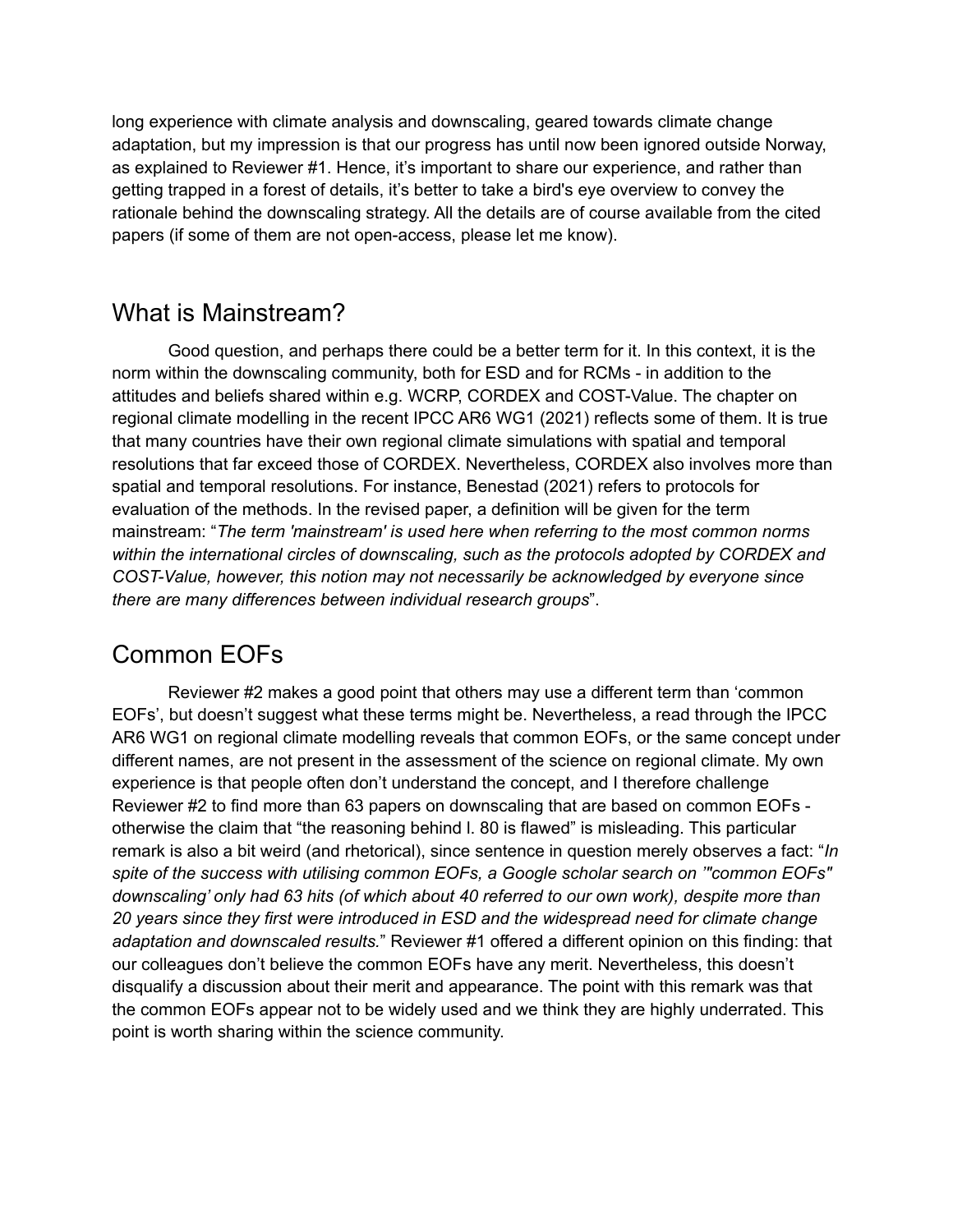#### **Equations**

The paper really is about the downscaling strategy, which is a level above the equations. Hence the comment about equations is a bit irrelevant here. The equations themselves are provided in the cited literature with mostly open-access papers (please let me know if they aren't). The headings of sections 2.1 – 2.6 are '*Main differences to the mainstream*', '*Reasons for why a different approaches*', '*Different choices*', '*"Downscaling climate" approach*', '*Common protocols concerning downscaling*', and '*ESD is suitable for downscaling extremes*' - it's not unnatural that they are mostly qualitative. They do, however, cite works which demonstrate the merit of the different choices behind the chosen strategy. There will also be some degree of subjective choices, as there always is in science. When it comes to the "best way", the paper presents nine criteria for evaluating the results, one of them being the use of common EOFs that also provide a quality control on the large-scale conditions simulated by GCMs. The paper argues that this is an improvement over not including such a quality control. This whole comment is a bit surprising, as it seems to disqualify both machine learning and artificial intelligence.

#### Details of approach

Moreover, the paper really focuses on the overarching strategy on a higher level, rather than lower-level technicalities. The comment "*precise details of his approach in the paper*" is therefore a bit out of place, and suggests that the novel approach of this paper may be confusing for readers with a conserative set of expectations. The paper should be fairly clear about its objective, and the first sentence of the abstract is: "*A description of a comprehensive geoscientific downscaling model strategy is presented outlining an approach that has evolved over the last 20 years*". I struggle to find a clearer way to say it, sorry! This comment, combined with the observation that there have been 740 views of (Benestad 2021) since July, gives a clear indication for the need of such a paper - because there seems to be intellectual barriers between colleagues in the downscaling community.

I must admit that I don't understand the following sentences: *'It is even unclear whether the reported results appear elsewhere. So, what is the purpose of peer review?*' - how do they fit into this context? When the complaints above are about citing previous papers, then the objections seem to be very thin. Critical comments should be based on real substance, and the reviewer has not even discussed the actual strategy presented in (Benestad 2021) - just weird aspects.

#### Probability distribution functions

The point about describing and explaining the time dependence of pdf parameters is useful and such an explanation will be provided in the revised paper: "*This approach seeks the dependency of the pdf parameters representing local climate statistics on the large scales, and in practise it involves aggregating the parameters on a seasonal or annual basis. Thus, we end up with a shorter time series of such parameters, which are then used as predictand variables in the downscaling methods against large-scale predictors aggregated over the same timescales.*"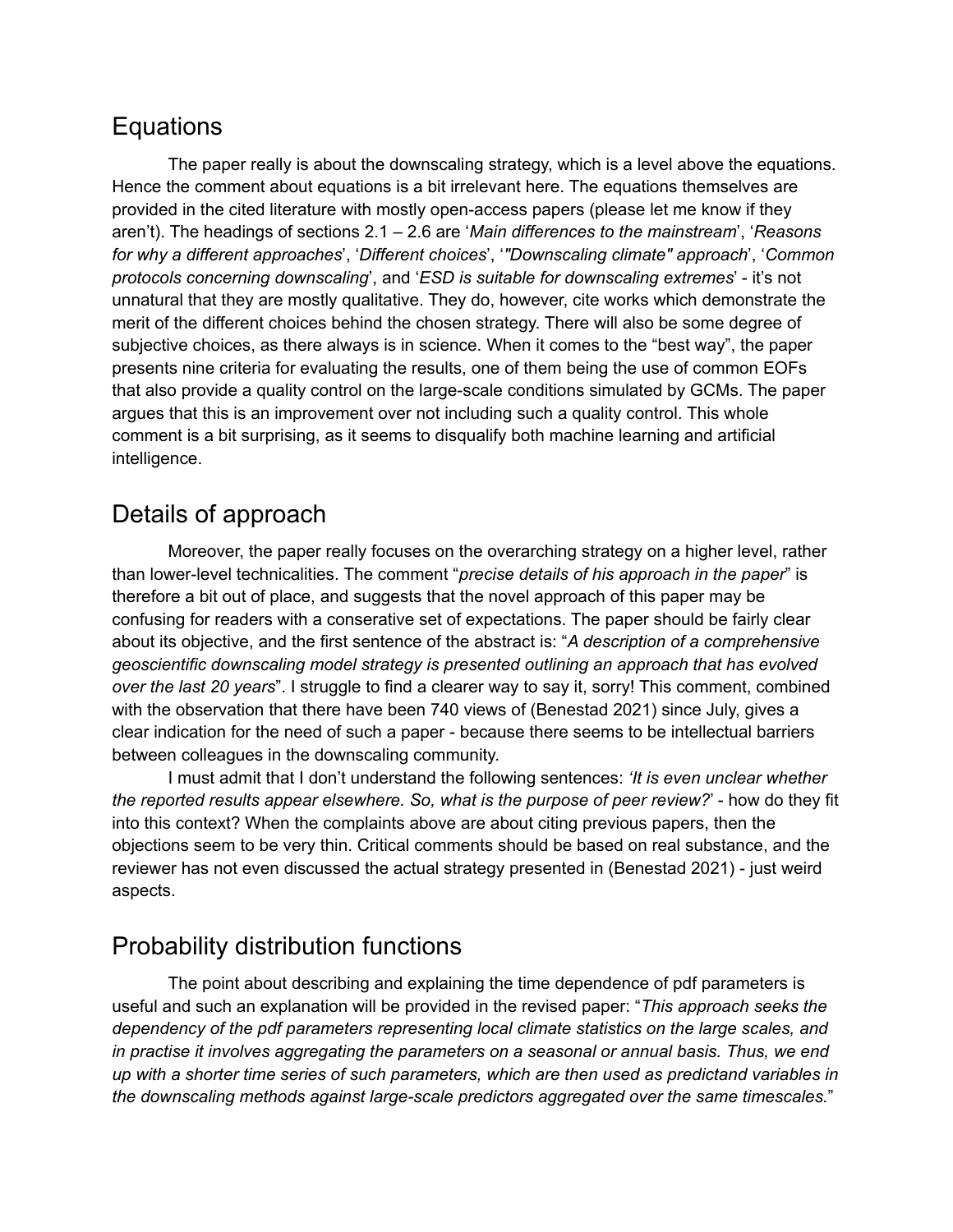The original paper does offer a discussion on spatial dependence which is ensured by PCA - it already states this: "*We use PCA to represent the predictands because they inherently ensure the same spatial covariance as seen in the observations, in addition to reorganising the data to emphasise the large-scale variability* (Benestad et al. 2015)". We have not yet included more than one variable statistics, but it is possible to let the PCA represent both temperature and rainfall statistics - the maths is the same.

#### Comparison with RCMs.

For comparison with RCMs, the paper cites (Mezghani et al. 2019) and (Hanssen-Bauer et al. 2009), but there is also some grey literature (Met Norway reports) and some presentations in the Norwegian Climate Services. This covers Norway as well as Poland (Mezghani et al. 2019), but has been limited to specific projects and available funding. It would be great to extend this work to other places too, but we have limited resources and time. It is our hope that by sharing our downscaling strategy, with the help of the open-source `esd` (available from <https://github.com/metno/esd>), our colleagues will become interested and try to reproduce this type of analysis elsewhere independent of us. This hopefully can happen more easily with this paper.

#### **Extremes**

It is true that when qq-plots deviate from the 1-1 line it shows that the Gaussian distribution is unsuitable for extremes. A careful read of section 2.6 '*ESD is suitable for downscaling extremes*' conveys that the Gaussian distribution *is not used* for extremes, but ESD can deal with them in a different fashion that nevertheless is well-suited for extremes: in terms of how often e.g. heatwaves occur, assuming Poisson process with low probability, or how long they last, assuming that the duration follow a geometric distribution with a particular success probability p. The original paper explains it this way: "*To estimate the probability of long-lasting events, the geometric distribution needs to be combined with the probability of the events occurring (e.g. Bayesian approach where the probability of the event can be modelled as a Poisson process)*". More details are provided in Benestad et al. (2018), but there are only a few scientific papers on use of statistics in the field of climate research (cited in the cited papers).

## **Specifics**

- I don't understand what is meant by a biased *statement of "state-of-the-art", sorry*!
- *'The goal of the paper is not stated'* the abstract says it is to present a description of a comprehensive geoscientific downscaling model strategy.
- 'New weather-related hazards' are those that come in the future. Some may even be a new type for a given region. This comment is rhetorical.
- The paper does not aim to present an exhaustive list of types of downscaling approaches. Hopefully, other research groups will present their strategy and compare it with others/the norm/what-ever.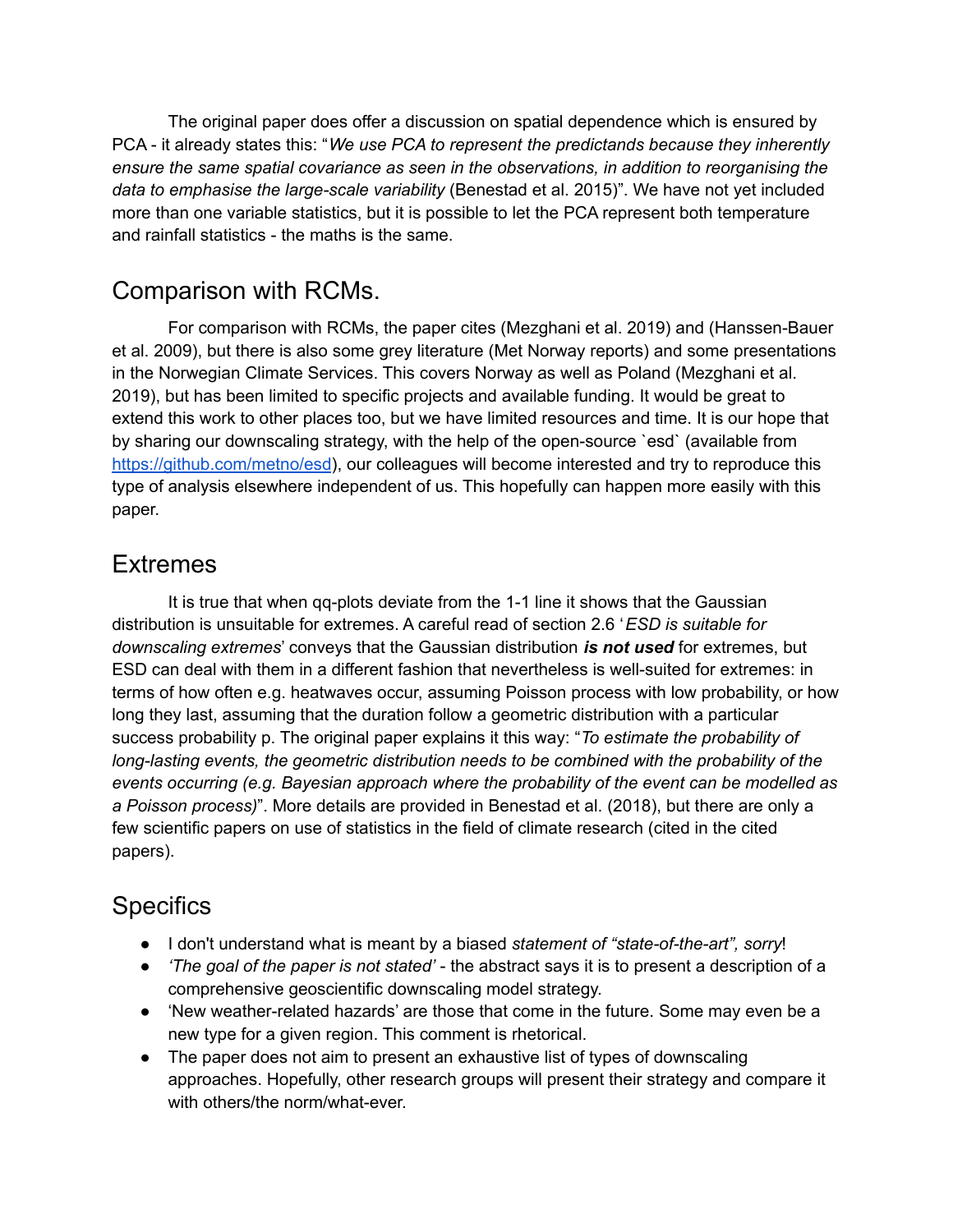- "Mainstream" will be defined in the revised version.
- In this context, linear algebra involves EOFs and PCA in addition to vectors holding the data and ways of dealing regression on computers. There is a book with the title 'Linear algebra' (Strang 1988) that provides a good background.
- No problem that Reviewer #2 doubts that CORDEX can be considered as "mainstream" for downscaling. This is a minor issue.
- The passage "*and some will say it gives the right answers for the wrong reasons*" will be dropped in the revised version.
- Modelling temperature by a Gaussian distribution is not advocate for the extremes. See the point on extremes above.
- The question whether the variables are iid it depends. There is little year-to-year dependence between the parameter estimates, as explained in the original paper. Within a season, there is autocorrelation for temperature, which means that the real degrees of freedom for a season are less than 90. Still, testing them for normality (qq-plot) tends to give reasonable results, and the mean value is also mostly non-problematic. For all intents and purposes, the results are useful for society.
- Modelling the precipitation by an exponential distribution will be more carefully explained in the revised paper: "*It is well-known that 24-hr precipitation doesn't follow the exponential distribution, and especially for the more extreme rainfall amounts. It can nevertheless provide a useful framework for the analysis of 24-hr rainfall (Benestad et al. 2012a; 2012b) and by introducing a 'scaling factor' into this framework, it is possible to to get a more accurate representation (Benestad et al. 2019).*"
- The details about the way the parameters of the statistical laws are "downscaled" are provided in the cited papers, but also explained in this paper during the discussion of the use of regression on aggregated parameters (this prompted som comments from Reviewer #1). Also, more details will be provided in the revised paper.
- Extremes of temperature and precipitation *are not* modelled with any assumption of the Gaussian distribution, and for 24-hr rainfall, the exponential distribution is merely used as a starting point (a kind of framework) with a modification to capture the deviations from it. These details are discussed in the cited papers. Benestad (2021) should be fairly clear on these points if the manuscript is read carefully.
- The point regarding '*The strategy of "keeping things simple and elegant (mathematical)"*' referred to the merits of using common EOFs and downscaling the parameters of the pdfs directly, but there is still a need for thorough evaluation (nine levels). The remark of *"spherical cows in vacuum"* is, using Reviewer 2's own words, merely *rhetorical.*
- GCM grids are the grid meshes on which the GCMs represent variables such as temperature and rainfall. Isn't that obvious?
- Common EOFs deal with differences in mean values by combining respective anomalies from reanalyses and GCM results, and the mean climatology from the station observations is subsequently added to the output of the ESD results to provide a downscaled record. If PCA are used as predictand, then the PCA is estimated on the anomalies of the station data, the PCA is projected through ESD, and results corresponding to the original data are derived after the PCA have been 'reversed' to recover the original data structure with the mean values subsequently added. Keeping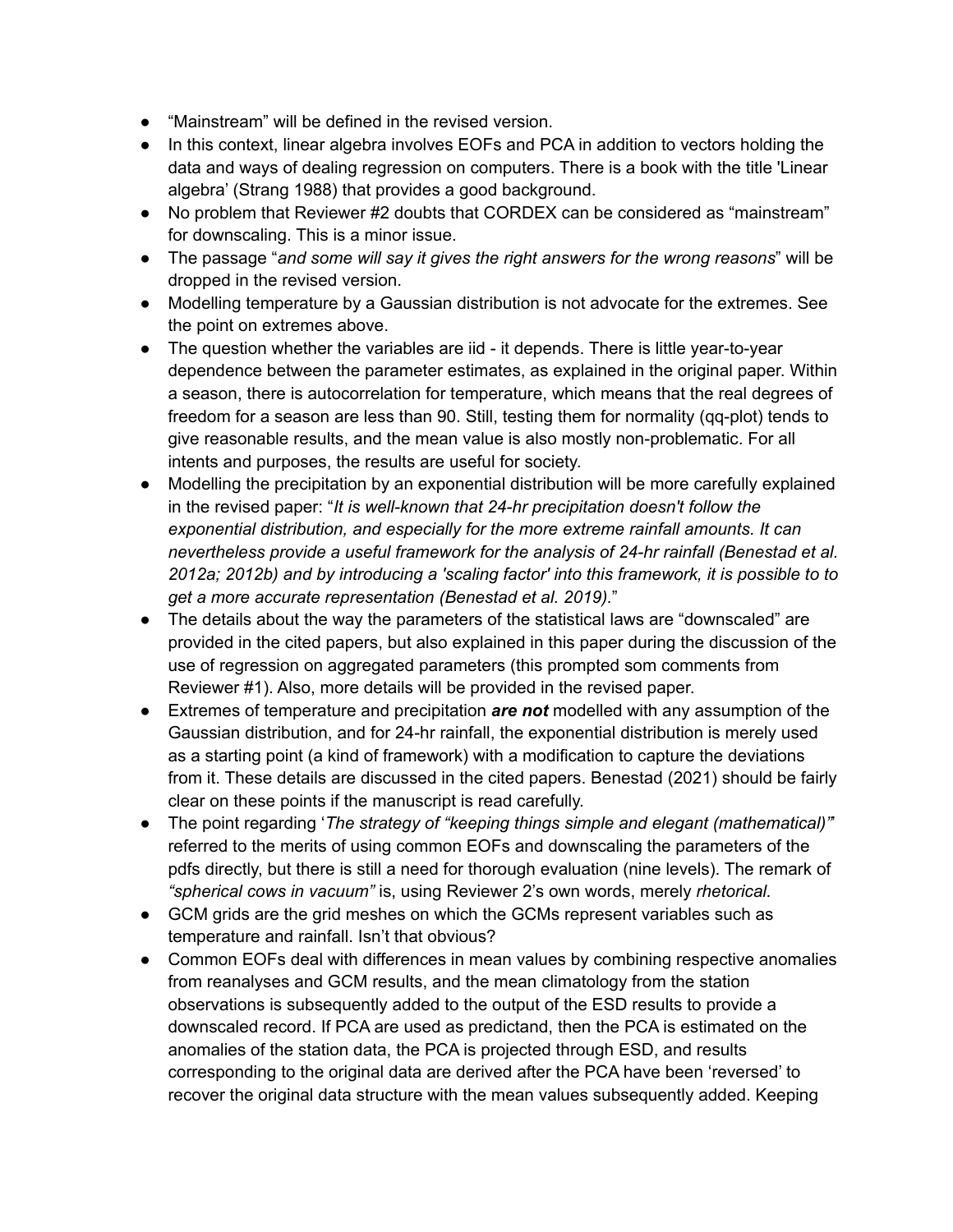all these details in this overview paper would get any reader lost in the forest of details, but they are available from the cited literature. And again, the fact that I need to explain how common EOFs are used may suggest that the choices in our strategy, for instance using common EOFs and PCA, are unfamiliar for most of our colleagues. This is a bit ironic, since this question suggests that the use of common EOFs are not so common and that the results from the Scholar Google search actually do reflect the situation.

- The strategy for storing large multivariate data also involves common EOFs, and it may be a bit tricky to explain to people who are not familiar with them. It's explained in the cited paper (Benestad et al. 2017). The point with this section is also explained to Reviewer #1: It deals with concerns of making regional climate information accessible for the society.
- It is true that Figure 6 does not demonstrate anything on the storage method but it only took seconds to produce it from a large multi-model ensemble. Try the cited URL instead.
- *What makes the author believe of "silo thinking"?* Separate CORDEX white papers for RCMs and ESD, for instance.

#### References

Benestad, Rasmus E. 2021. "A Norwegian Approach to Downscaling." Preprint. Climate and Earth system modeling. https://doi.org/10.5194/gmd-2021-176.

Benestad, Rasmus E., Deliang Chen, Abdelkader Mezghani, Lijun Fan, and Kajsa Parding. 2015. "On Using Principal Components to Represent Stations in Empirical-Statistical Downscaling." *Tellus A* 67 (0). https://doi.org/10.3402/tellusa.v67.28326.

Benestad, Rasmus E., Bob van Oort, Flavio Justino, Frode Stordal, Kajsa M. Parding, Abdelkader Mezghani, Helene B. Erlandsen, Jana Sillmann, and Milton E. Pereira-Flores. 2018. "Downscaling Probability of Long Heatwaves Based on Seasonal Mean Daily Maximum Temperatures." *Advances in Statistical Climatology, Meteorology and Oceanography* 4 (1/2): 37–52. https://doi.org/10.5194/ascmo-4-37-2018.

Benestad, Rasmus E, Kajsa M Parding, Helene B Erlandsen, and Abdelkader Mezghani. 2019. "A Simple Equation to Study Changes in Rainfall Statistics." *Environmental Research Letters* 14 (8): 084017. https://doi.org/10.1088/1748-9326/ab2bb2.

Benestad, Rasmus, Kajsa Parding, Andreas Dobler, and Abdelkader Mezghani. 2017. "A Strategy to Effectively Make Use of Large Volumes of Climate Data for Climate Change Adaptation." *Climate Services*, June. https://doi.org/10.1016/j.cliser.2017.06.013.

Benestad, R.E., D. Nychka, and L. O. Mearns. 2012a. "Spatially and Temporally Consistent Prediction of Heavy Precipitation from Mean Values." *Nature Climate Change* 2 (doi: 10.1038/NCLIMATE1497): 544–47.

———. 2012b. "Specification of Wet-Day Daily Rainfall Quantiles from the Mean Value." *Tellus A* 64 (14981). https://doi.org/10.3402/tellusa.v64i0.14981.

Hanssen-Bauer, I., H. Drange, E. J. Førland, L. A. Roald, K. Y. Børsheim, H. Hisdal, D. Lawrence, et al. 2009. "Klima i Norge 2100." september 2009. Oslo: Norsk klimasenter.

Mezghani, Abdelkader, Andreas Dobler, Rasmus Benestad, Jan Erik Haugen, Kajsa M. Parding, Mikołaj Piniewski, and Zbigniew W. Kundzewicz. 2019. "Sub-Sampling Impact on the Climate Change Signal over Poland Based on Simulations from Statistical and Dynamical Downscaling." *Journal of Applied Meteorology and Climatology*, March. https://doi.org/10.1175/JAMC-D-18-0179.1.

Strang, G. 1988. *Linear Algebra and Its Application*. San Diego, California, USA: Harcourt Brace